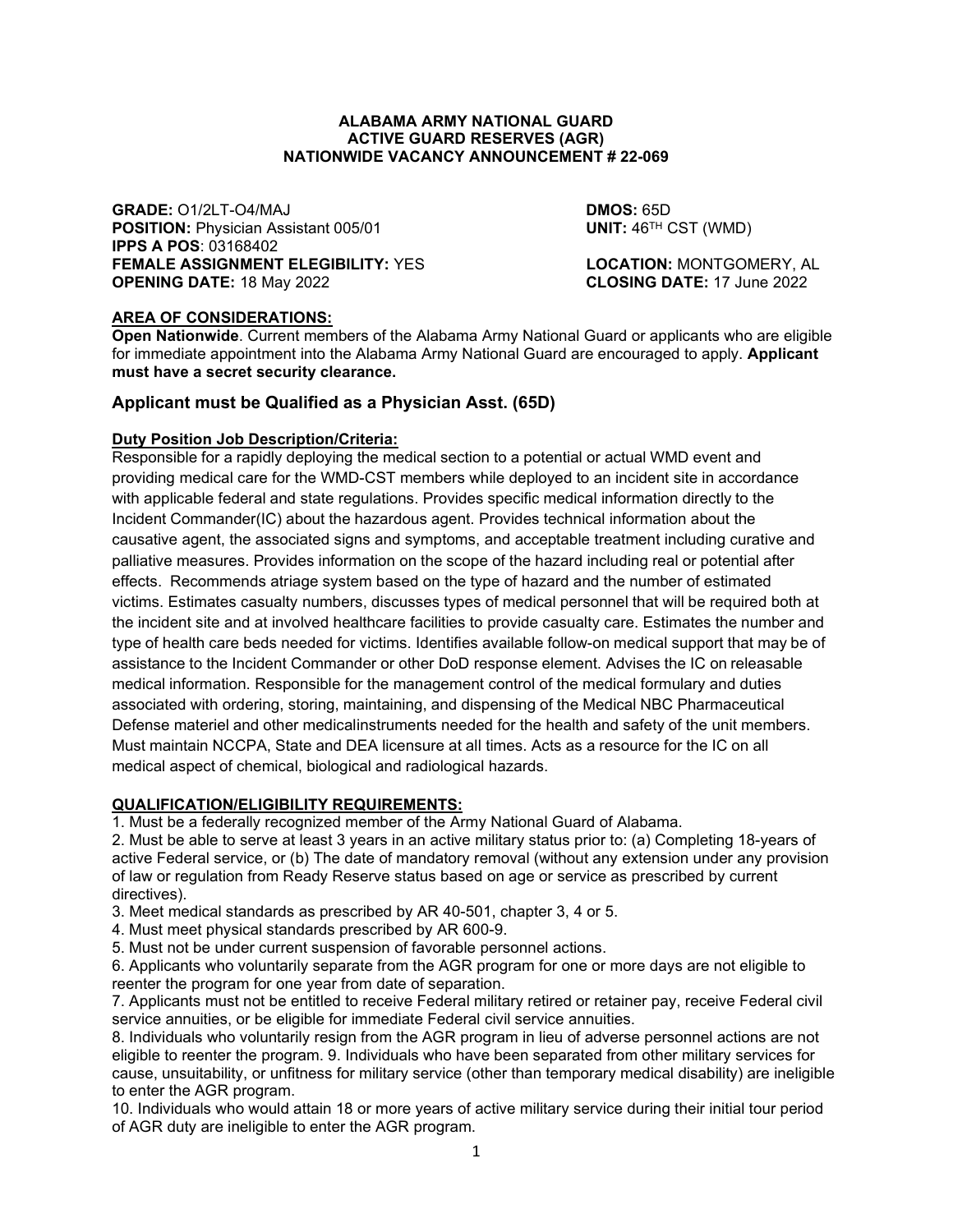11. Individuals involuntarily separated from the AGR program are not eligible to reenter the program.

12. Eligibility of females will be consistent with existing Department of the Army Combat Exclusion policies. Selection and nomination will be made from those applicants' determined best qualified in terms principally involving experience, demonstrated ability, performance, training and education.

13. Must be eligible for AGR service IAW AR 135-18.

14. Must be able to obtain and maintain a secret clearance. Security clearance must not be suspended or denied.

15. No documented instances in the last 5 years of conduct which reflects adversely on the character, honesty, or integrity of the Soldier to include:

(a) No conviction by court-martial or by any Federal or state court.

(b) No punishment under Article 15, Uniform Code of Military Justice

(UCMJ) or Alabama Code of Military Justice (ACMJ) caused by incidents that reflect adversely on the soldier's integrity and lack of trust.

(c) No letter of reprimand, censure, or admonition under the provisions of AR 600-37

16. All permanently filed adverse documents from any time or service in any component must be disclosed and included with packet. Soldier can provide additional explanation as needed. Failure to disclose all documents above may result in curtailment of the AGR Tour.

# **GENERAL INFORMATION:**

1. Must meet the physical qualifications outlined in AR 40-501, as appropriate. Must comply with the military duty eligibility requirements IAW DA Pam 611-21.

2. Must not be flagged for weight, APFT, security violations or pending any adverse actions.

3. This position requires some travel and training away from home station.

4. Applicants are subject to personal interview upon notification of time and place.

5. The Alabama National Guard is an Equal Opportunity Employer. All qualified applicants will receive consideration for this announcement without regard to race, color, religion, national origin, or gender.

# **Additional Requirements for ALARNG WMD-CST Personnel:**

1.All WMD-CST members work in various chemical protective clothing, such as OSHA Level A Personal Protective Equipment (PPE) fully-encapsulated chemical suits with self-contained breathing apparatus. Members will be required to use respirators for duties that will vary from light to heavy, and may include security, rescue, and escape. This may occur under humid or cold conditions, and could exceed 4 hours per day.

2.Must be able to work in PPE carrying a minimum of 80 pounds.

3.Selected individual must pass physical examination for Level A PPE IAW OSHA requirements and 29 CFR 1910.134(B) (10) before being accepted into the AGR program. This includes OSHA Respirator Medical Evaluation Questionnaire, medical evaluation for respirator clearance to include pulmonary function test and ALNG Respirator Clearance.

4.The Civil Support Skills Course (CSSC) must be successfully completed within 12 months of assignment. Also due to critical special training and mission requirements, personnel assigned to WMD-CST will commit to serve a three (3)-year stabilized tour that starts upon completion of Civil Support Skills Course (CSSC).

5.All WMD (CST) members must live within 60 minutes of assigned duty station afterassignment. 6.All WMD (CST) members will be on-call 24-hours a day, 365 days a year.

7.All WMD (CST) members will be exposed to live chemical warfare agents and may be exposed to biological agents and radiological releases as a result of training or operations.

8.This position requires extensive travel and training away from home station.

9. Must have a current state driver's license and personally owned vehicle.

10. Must receive Smallpox and Anthrax vaccinations.

11. Must complete Department of Defense Hazardous Materials Technician certification, and maintain annual proficiency while assigned to the WMD-CST.